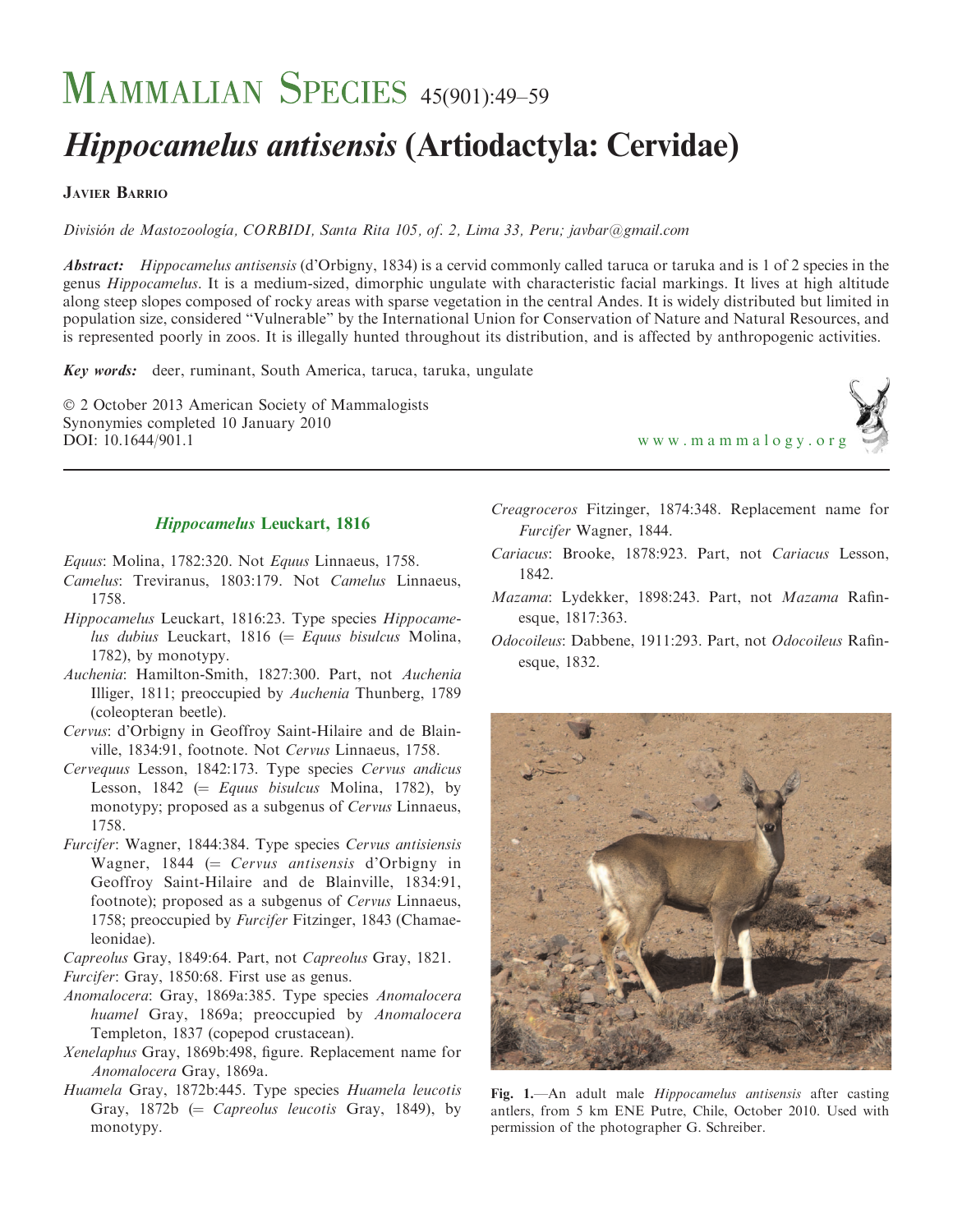CONTEXT AND CONTENT. Order Artiodactyla, suborder Ruminantia, family Cervidae, subfamily Capreolinae. The genus Hippocamelus includes 2 species: H. antisensis and H. bisulcus (Grubb 2005).

# Hippocamelus antisensis (d'Orbigny, 1834) Taruca

- Cervus Antisensis d'Orbigny in Geoffroy Saint-Hilaire and de Blainville, 1834:91, footnote. Type locality ''versant oriental des Cordillières;" restricted to Andes near La Paz, Cochabamba and Chuquisaca, Bolivia, by d'Orbigny and Gervais (1847:28).
- Cervus antisiensis Pucheran, 1844:328. Incorrect subsequent spelling of Cervus antisensis d'Orbigny, 1834.
- Cervus (Furcifer) antisiensis: Wagner, 1844:384. Name combination and incorrect subsequent spelling of Cervus antisensis d'Orbigny, 1834.
- Anomalocera huamel Gray, 1869a:384. Type locality ''Tinta, South Peru.''
- Xenelaphus huamel Gray, 1869b:498 (= Anomalocera huamel). Name combination on new genus.
- Xenelaphus leucotis: Gray, 1872a:89. Part, not Capreolus leucotis Gray, 1849.
- Xenelaphus anomalocera Gray, 1872b:445. Replacement name for Xenelaphus leucotis Gray, 1872a:89.
- Xenelaphus chilensis: Gray, 1873b:161. Not Cervus chilensis Gay and Gervais, 1846.
- Creagroceros antisiensis: Fitzinger, 1874:358. Name combination and incorrect subsequent spelling of Cervus antisensis d'Orbigny, 1834.
- Furcifer chilensis: Gray, 1874:332. Name combination. Not Cervus chilensis Gay and Gervais, 1846.
- Cariacus antisiensis: Brooke, 1878:924. Name combination and incorrect subsequent spelling of Cervus antisensis d'Orbigny, 1834.
- Furcifer antisensis: Nehring, 1895:9. Name combination.
- Mazama antisiensis: Lyddeker, 1898:295, plate 23. Name combination and incorrect subsequent spelling of Cervus antisensis d'Orbigny, 1834.
- Hippocamelus antisiensis: Elliot, 1907:52. Incorrect subsequent spelling of Cervus antisensis d'Orbigny, 1834.
- Odocoileus antisensis: Dabbene, 1911:293. Name combination.
- Hippocamelus antisensis: Lydekker, 1915:196. First use of current name combination.

CONTEXT AND CONTENT. Context as for genus, no subspecies are recognized.

NOMENCLATURAL NOTES. The original and 1st mention of the species was done by Geoffroy Saint-Hilaire and de Blainville (1834) and not by d'Orbigny. In the publication they report d'Orbigny's voyage to South America and credited d'Orbigny for the name in a footnote. The quote identifies the origin as "versant oriental des Cordillières" and superficially describes the hair. A comprehensive description was given subsequently by Pucheran (1844), who also credited d'Orbigny as the author. Based on Articles 23.1 and 50.1.1 of the International Code of Zoological Nomenclature (International Commission on Zoological Nomenclature 1999), I concur with the original authorship by d'Orbigny as commonly treated, not by Geoffroy Saint-Hilaire and de Blainville (1834) or by Pucheran (1844). However, the negligible note on the location and hair might exclude its availability under Article 12.3 of the *Code*, until the description by Pucheran (1844). If Pucheran (1844) is credited as the author based on his description, the species will be called antisiensis and not antisensis.

Cervequus was mentioned as a group of Cervus by Lesson (1842), but for the purposes of synonymy it is assumed as a subgenus, as was treated by Cabrera (1961). The genus Huamela (Gray 1872b) was more extensively described in Gray (1873a), which was depicted in Cabrera (1961) as the description date. The genus Xenelaphus (Gray 1869b) was described as a replacement for Anomalocera, which was preoccupied, but the explanation for the replacement was not mentioned until 1872 (Gray 1872a). The species received 5 different names between 1869 and 1873 (Gray 1869a, 1869b, 1872a, 1872b, 1873b), despite it representing only the original Cervus antisensis (Sclater 1873). Xenelaphus leucotis included the 2 species of Hippocamelus in the species' account by Gray (1872a).

Preliminary genetic data on Hippocamelus, based on the cytochrome-b gene, separate the 2 species into different genera (Duarte et al. 2008; J. C. Marin, in litt.). If the split is definitive, the scientific name would become Xenelaphus antisensis.

#### DIAGNOSIS

The genus Hippocamelus can be distinguished from other South American deer species by the antlers, which divide only once, near the base. Hippocamelus antisensis (Fig. 1) differs from *H. bisulcus* (the guemal or huemul), with which it is allopatric, by a lighter and less-uniform coloration, white on the ventral surface of the neck, white on the inner side of the legs, a larger white area on the buttocks and tail, and a darker rump. Antler branching usually begins closer to the base of the antlers in  $H$ . antisensis than in  $H$ . bisulcus, and the black pattern on the face in most individuals is more conspicuous and there is a greater amount of white on the muzzle. H. antisensis can be distinguished from the sympatric Odocoileus virginianus (white-tailed deer) by the antlers, dark underside, and distinctive color characteristics described above. The white-tailed deer usually has lightcolored oculars, which are lacking in H. antisensis.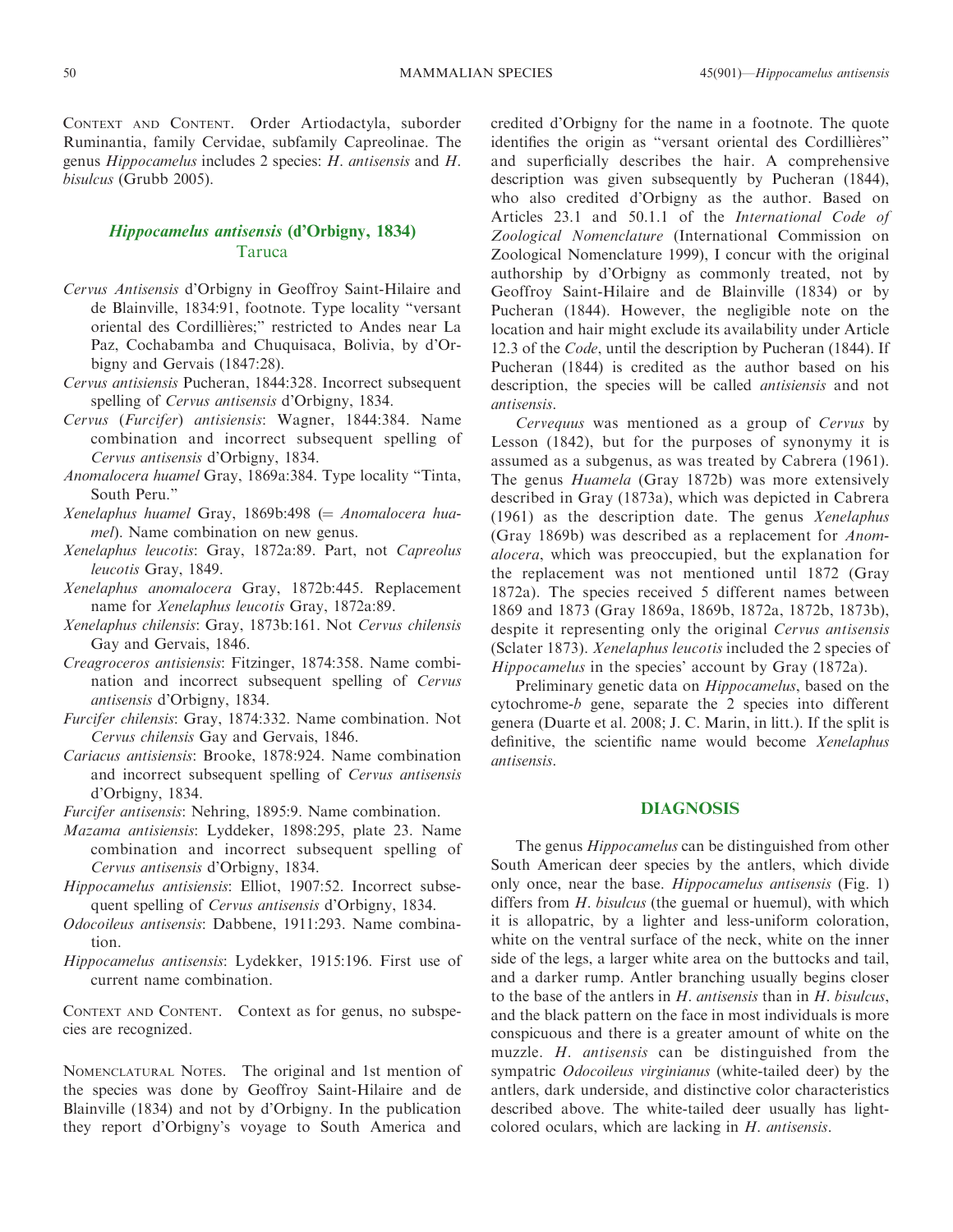# GENERAL CHARACTERS

Hippocamelus antisensis is sexually dimorphic; head coloration and antlers only on males are the main differences. In general, *H. antisensis* is a medium-sized, heavy-built deer where males are larger than females and have thicker necks (see "Form and Function") because of greater muscular development (Pearson 1951; Roe and Rees 1976; Barrio 2010). The pelage is coarse and the body coloration is mostly sandy-gray (Figs. 1 and 2; Barrio 2010). Antlers are bifurcated once near the base and the posterior tine is larger. Fawns are unspotted (Nowak 1991; Barrio 2010).

The face has distinctive black markings, which differ among individuals (Roe and Rees 1976; Merkt 1985; Nowak 1991; Barrio 1999, 2010). The black on the face of males usually includes a black area behind the narial patch and a distinctive Y or V on the forehead throughout the rostral band (Figs. 1 and 2). However, in some individuals the dark areas are minimal or are lacking (Barrio 2010). The extension of white and black on the muzzle is variable among individuals, but always includes a white narial patch that may extend as a band around the nose (Barrio 2010). Females tend to show a dark brown area on the forehead, and frequently have a black line at each side of it, above the eyes (Fig. 2; Barrio 2010). The underside of the head is white from the mental patch to the buccal patch (Barrio 2010). H. antisensis has a very large preorbital gland (Barrio 2010). Ears are long and pointed and similar in color to the back of the neck; the inside of the ears are grayish brown with buff, long hairs (Barrio 2010). H. antisensis is white on the ventral surface of the neck from the gular patch to the beginning of the chest, the front legs throughout the inner side, both sides at the distal area near the hooves, extensively on the ventral side of the rump patch, the underside and most of the tail, and the genital area (Fig. 1; Pucheran 1852; Roe and Rees 1976; Barrio 2010). The ventral portion of the thoracic– abdominal area is dark brown (Pucheran 1852; Barrio 2010). The dorsum is dark near the rump, and the upper side of the base of the tail varies from dark brown to black. H. antisensis has tarsal glands on the inner side of the legs, at the same height of the calcaneum.

The anterior part of the frontal of the skull is flat and almost in a single plane with the nasal bones (Fig. 3). Mean cranial measurements (mm; ranges and sample size in parentheses) of adult male H. antisensis were: maximum length 254.2 (248.1–263.6,  $n = 4$ ); condylobasal length 234.9  $(230.0-244.7, n=3)$ ; condyle-premolar length 127.2 (118.0– 137.8,  $n = 7$ ); breadth of braincase 70.5 (68.1–75.6,  $n = 11$ ); maximum zygomatic breadth 95.8 (89.7–102.6,  $n = 11$ ). Cranial measurements of 1 adult female skull were: maximum length 243.1, condylobasal length 226.0; condyle–premolar length 124.4; breadth of braincase 68.8; maximum zygomatic breadth 94.8.

Fig. 2.—Male, female, and 5-month-old female fawn Hippocamelus antisensis, from a group of 11 individuals, in Huacullani, Puno, Peru, July 1997. H. antisensis is most commonly found in groups.

# DISTRIBUTION

Hippocamelus antisensis is distributed along the high Andes, from west-central Peru southward to northwestern Argentina with a small distribution in northeastern Chile (Fig. 4; Grimwood 1969; Thornback and Jenkins 1982; Merkt 1985; Barrio 2010). Along the Andes, the distribution of H. antisensis displays a gradual decrease in elevation from north to south, because its habitat is located at lower elevations with increasing latitude. H. antisensis is found at elevations of 3,500–5,000 m in the highlands of Peru and Bolivia (Pearson 1951; Grimwood 1969; Jungius 1974; Roe and Rees 1976; Merkt 1985; Barrio 1999, 2010), at 2,500– 4,000 m in northern Chile (Sielfeld et al. 1988), and at 2,000– 3,000 m in the southern extreme of its distribution (Cajal 1983). The distribution in Peru and Chile is mostly continuous but limited to mountains with rocky areas, with some populations of H. antisensis occurring near areas of high human density (Barrio 2010). Populations are heavily fragmented throughout the high eastern Andes of Bolivia and northwestern Argentina (Barrio and Ferreyra 2008).

Hippocamelus antisensis has never occurred in Ecuador (Barrio 2010), even though Ecuador is mentioned in several publications as part of its former distribution (e.g., Pine et al. 1979; Geist 1998; Wemmer 1998; Grubb 2005). The presence of H. antisensis in Ecuador is based on questionable records. One specimen in Museo Argentino de Ciencias Naturales (MACN, Buenos Aires, Argentina) and another in Field Museum of Natural History (FMNH, Chicago, Illinois) were recorded as coming from Ecuador (Voss 2003), but both specimens have disappeared and it is not possible to verify the species identification. The specimen in MACN was a skull purchased along with a group of skins from other species and from multiple locations (Tirira 2007; Barrio 2010). Two specimens deposited in the Museo

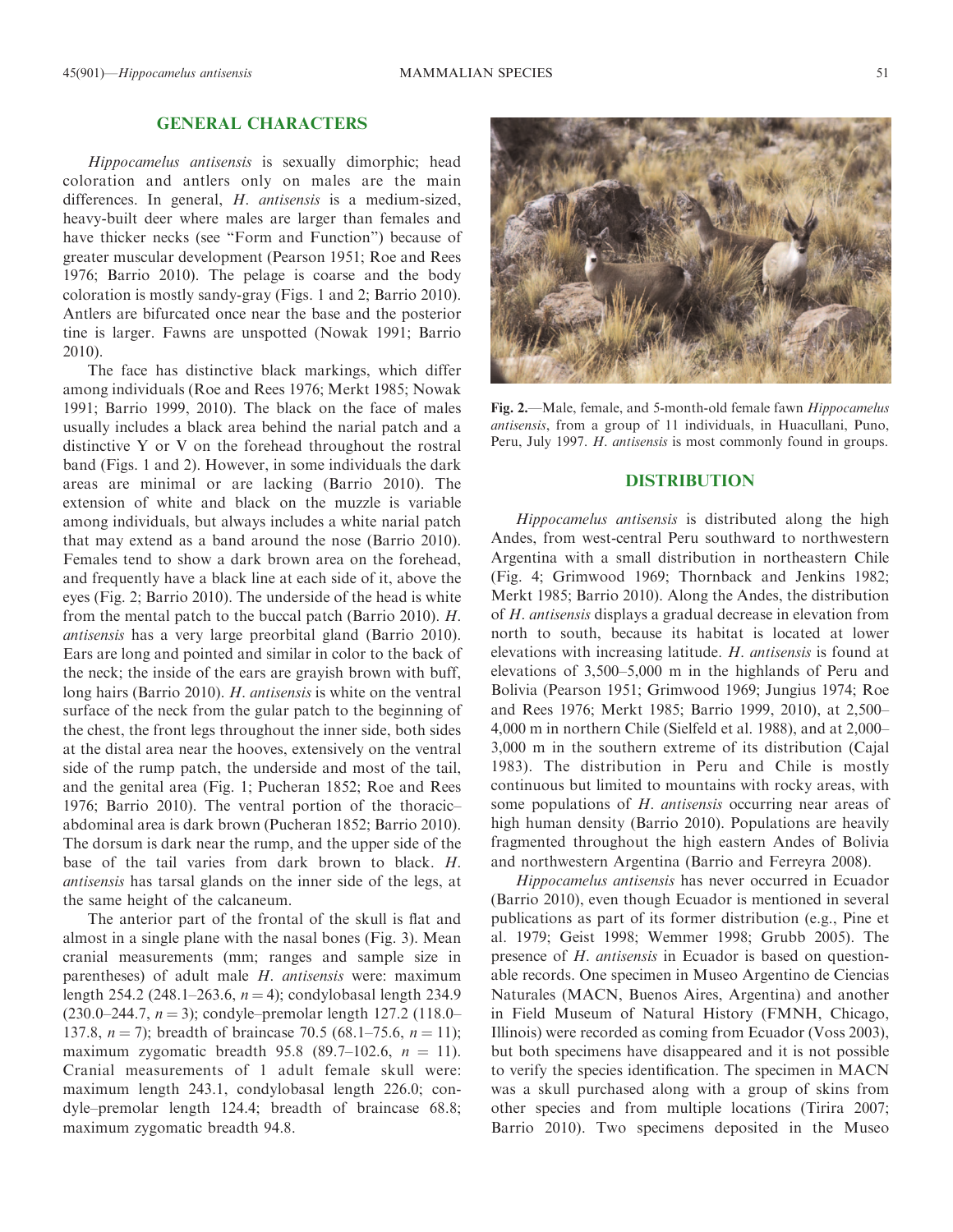

Fig. 3.—Dorsal, ventral, and lateral views of skull and lateral view of mandible of adult female Hippocamelus antisensis (Museo Argentino de Ciencias Naturales, specimen 53.60). Greatest length of skull is 243 mm.

Nacional de Ciencias Naturales in Madrid, Spain, were authentic records from Ecuador, because the collector, the collection site, and the year were identified (Voss 2003); however, both specimens also were lost and there is no way to verify if the records actually corresponded to specimens of H. antisensis. Another record was an antler fragment



Fig. 4.—Distribution of Hippocamelus antisensis in South America. The striped area in Bolivia indicates an area where the distribution is assumed but has not been properly determined.

tentatively identified as Hippocamelus from the 3rd interglacial period from Punin, Ecuador (Hoffstetter 1986). However, all these records have been considered questionable or doubtful (Hoffstetter 1986; Tirira 2007; Barrio 2010).

#### FOSSIL RECORD

Fossil remains of the genus Hippocamelus have been excavated from the plains of Argentina, Uruguay, and southeastern Brazil (Castellanos 1944; de Paula Couto 1953, 1979; Rusconi 1967). The remains are from the Pleistocene, dating around 0.5–1.5 million years ago, and have been identified as Hippocamelus sulcatus. Fossils from Pernambuco, northeastern Brazil, were dated at around 1.8 million years ago; these fossils, however, may not actually belong to Hippocamelus antisensis (Magalhães et al. 1992). The fossils mentioned were found at lowlands and their assignment to the genus is based solely on the shape of the antlers, and may or may not correspond to the evolutionary line of the species. Fossils described as H. percultus from Tarija, southeastern Bolivian Andes, in layers placed at late Pleistocene around 20,000–40,000 years ago (Coltorti et al.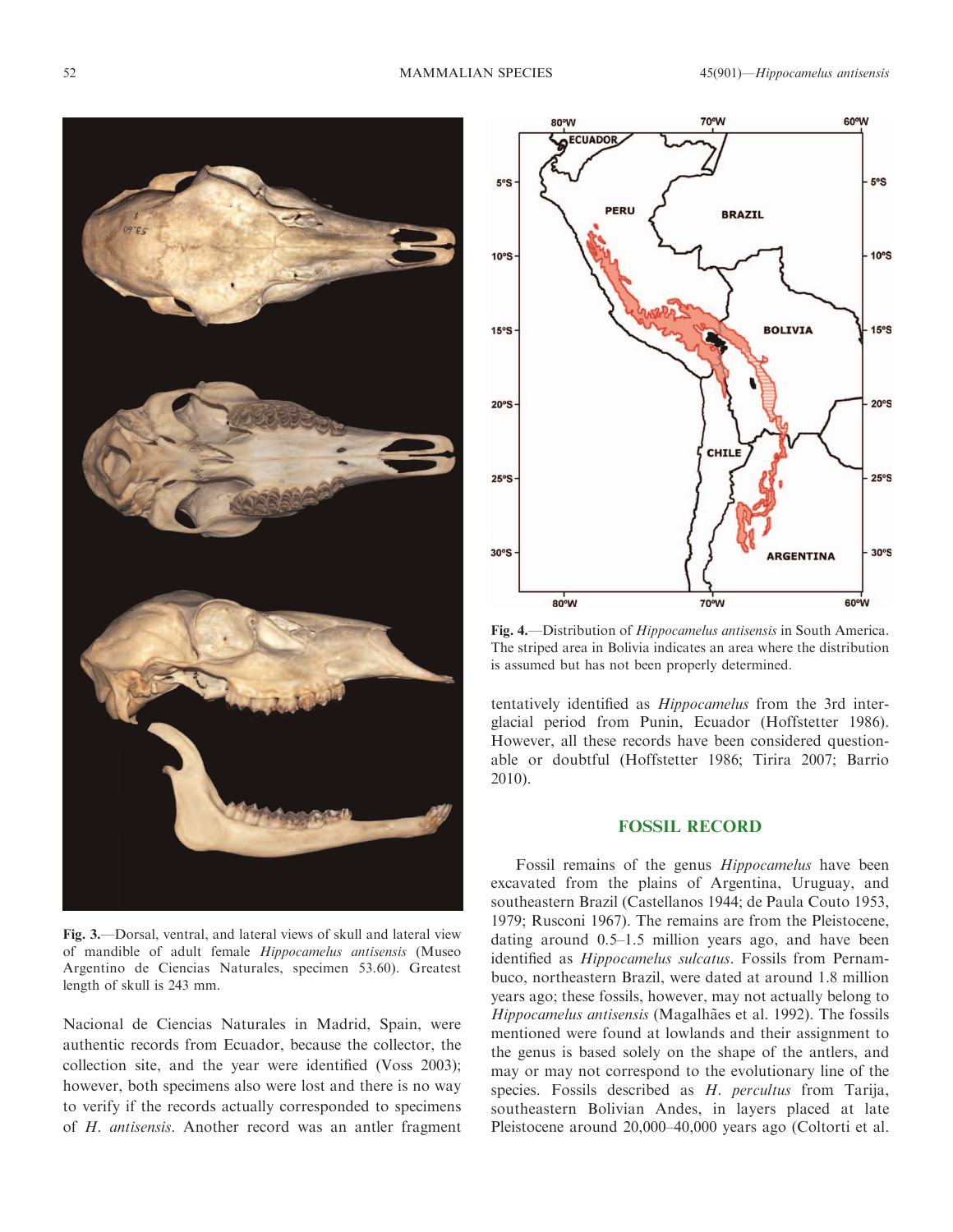2007) are probably part of the evolutionary line of H. antisensis (Frailey et al. 1980; Hoffstetter 1986). The layers were wrongly dated in the 1980s as either 0.5–0.9 million years ago or 0.20–0.25 million years ago (Hoffstetter 1986). Fossil remains from H. antisensis have been recovered from

caves inhabited by humans around 7,000 years ago in the central Andes of Peru (Wheeler et al. 1976; Wheeler 1984; Hoffstetter 1986). Fossils of H. antisensis have not been recovered from older layers  $(> 9,000$  years ago) in the same caves, where the extinct genus Agalmaceros was found (Wheeler et al. 1976; Wheeler 1984; Hoffstetter 1986). It is possible that the more specialized Agalmaceros precluded H. antisensis from entering the high Andes until the former disappeared because of climate change alone or in combination with human actions.

#### FORM AND FUNCTION

Males are larger than females (Pearson 1951; Barrio 2010). Some males are clearly larger than others, a characteristic observed in mixed-sex groups that include several males (Pucheran 1852; Barrio 1999), and based on knowledge of other deer species it could be assumed that those males are older or are the ones that most likely sire most offspring (Clutton-Brock and Albon 1989; Kruuk et al. 1999; McElligott et al. 2001). The adult body mass is 46–60 kg and shoulder height is 69–80 cm, with the smaller heights and weights corresponding to females (Pearson 1951; Roe and Rees 1976; Barrio 2010). Other body measurements (cm) are head to body length: 138–146 for males  $(n = 3)$  and 128–130 for females ( $n = 2$ ); tail length: 12.5–13.0 for males and 11.0–12.0 for females; ear length 15.0–16.5 for males and 14.0–15.0 for females (Pearson 1951).

The cover hairs throughout the body are hard, thick, and hollow, and are banded (Pucheran 1852; Barrio 2010). The 1st one-half to two-thirds toward the base of the hair is white, and the sequence of colors that follow in the distal one-half are brown, white, and dark brown on the tip (Pucheran 1844). The cover hair is all white in the white portions of the body (Pucheran 1844, 1852). The animal also has white curly wool hidden by the cover hairs (Barrio 2010).

The antlers are bifurcated near the base, with the tines of each antler placed one in front of the other (Pucheran 1852). The posterior branch grows almost straight upward after an initial bend and is usually longer than the front branch that curves backward. From the base of the pedicle to the apex of the posterior tine the antlers measure up to 33.5 cm (Samaniego 1988), with a mean of 27.4 cm  $(n = 12$  [Pearson 1951; Samaniego 1988]; museum data gathered by the author) including only nondeformed antlers from adults. Dentition of adults is typical of Cervidae (i 0/3, c 0/1, p 3/3, m 3/3, total 32) except for the presence of upper canines in adult males and some females that results in a total of 34.

Most males have canines (Fig. 5), as corroborated by the type specimen (Pucheran 1852), 4 skulls examined from northern Argentina (Samaniego 1988), 1 museum specimen from MACN, 1 museum specimen from Museo de Historia Natural de la Universidad San Marcos (MUSM, Lima, Peru), and 2 specimens from FMNH. One aberrant male skull with 1-tine antlers and a long cranium, from FMNH, had no canines. The female skull examined at MACN lacked canines, as did the female skull revised by Pucheran (1852). However, 1 of 2 juvenile female skulls in FMNH has canines, and Roe and Rees (1976) reported canines were present in some females.

#### ONTOGENY AND REPRODUCTION

Reproduction of Hippocamelus antisensis is seasonal, with births occurring from January through March, peaking in February in the midst of the rainy season (Merkt 1985, 1987; Geist 1998; Barrio 1999, 2010), although April has been mentioned for the southern populations (N. Ferreyra, in litt.). Plant growth is at its maximum at the end of the rainy season in the Andes (Barrio 2010), so that reproductive seasonality appears to function so that parturition occurs close to the period of greatest food availability (Merkt 1987; Clutton-Brock and Albon 1989). Peak of the rutting season occurs in June at the middle of the dry season (Roe and Rees 1976; Merkt 1985; Sielfeld et al. 1988; Barrio 2010). Interactions between sexes are initiated by the male, and either the female retreats or the male mounts the female (Merkt 1987; Barrio 2010). Gestation period is around 240 days (Merkt 1987). A single fawn is usually born, which remains hidden inside rocky areas during its 1st month (Barrio 2010). Twins have been observed once in captivity and once in the wild in the humid puna of the highlands of the eastern Andes (Barrio 2006). Out-of-season fawns are occasionally seen (Merkt 1987; Barrio 1999), which is not that uncommon in deer displaying marked seasonal reproduction (Sadleir 1987).

The antler cycle is synchronized and seasonal (Merkt 1987). Most males drop their antlers around September, are in velvet by December (Merkt 1987; Sielfeld et al. 1988), and have clean antlers by February (Merkt 1987). A captive H. antisensis injured while growing its antlers ended up with deformed antlers; however, the same individual developed normal antlers the next year.

#### ECOLOGY

Population characteristics.—Hippocamelus antisensis is a gregarious species (Fig. 2), but solitary individuals are not uncommon. Observed group sizes vary widely among and within areas, and throughout the year, with the largest published group size being 31 individuals (Merkt 1987). The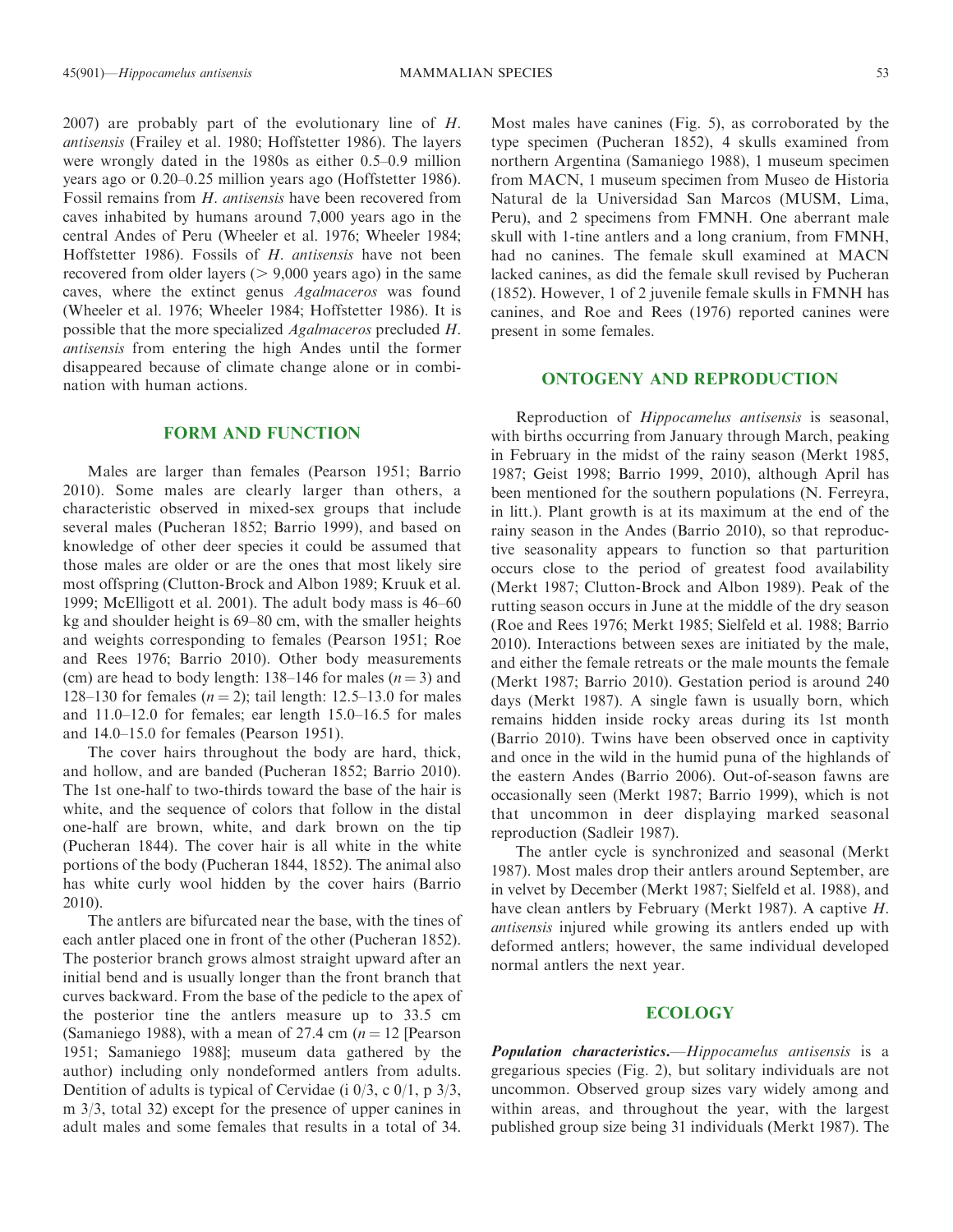

Fig. 5.—Portion of a skull of a male *Hippocamelus antisensis* showing the canine fossa, without the tooth, on the joint between maxilla and premaxillary bones (Museo Argentino de Ciencias Naturales, specimen 53.62).

density of the species was estimated as  $0.15$  animals/km<sup>2</sup> in an area with a healthy population, considering all available habitats, and around 1 animals/ $km^2$  when including only the area used by the species (Barrio 1999). Densities are much lower in human-modified and hunted areas or in the extreme southern or northern portions of the distribution (Barrio 2010).

**Space use.**—Across the distribution of *Hippocamelus* antisensis, the climate varies from wet on the eastern limit (Jungius 1974; Barrio 2004; Núñez 2005) to dry on the west (Sielfeld et al. 1988; Barrio 1999) and south of the range (Cajal 1983; Regidor and Rosati 2001). The main habitat type used is characterized by rock and cliff-like outcrops amid grassland vegetation on mountain slopes (Fig. 2), with sparse soft and leafy vegetation and nearby water sources (Jungius 1974; Roe and Rees 1976; Merkt 1985; Samaniego 1988; Barrio 1999, 2004, 2010). The species has been observed in dense shrubbery near rivers and inside highaltitude Polylepis forests (Barrio 2010). In several sections along its distribution, populations of H. antisensis live in fragmented portions of the range (Cajal 1983; Barrio 1999). H. antisensis typically remains close to the crops that it frequently consumes, resting on slopes in nearby mountains (Sielfeld et al. 1988).

Hippocamelus antisensis shares its habitat with whitetailed deer and domestic stock such as alpaca (Vicugna pacos), llamas (Lama glama), sheep (Ovis aries), and cattle (Bos taurus), which, especially the latter, might displace H. antisensis from areas outside rocky outcrops (Regidor and Rosati 2001; Barrio 2004, 2006). Based on habitat used by H. antisensis there seem to be large unoccupied available areas, which would suggest that the distribution of H. antisensis might be linked to displacement by human activities (Barrio 1999). In a study in southern Peru, human activities only included alpaca grazing (Merkt 1987), which did not seem to influence space use by H. antisensis.

Hippocamelus antisensis occurs as dispersed populations with thin contact areas among them (Barrio 2010), a distribution explained by the specialized habitat it uses (Jungius 1974; Roe and Rees 1976; Merkt 1985; Barrio 1999, 2004). H. antisensis uses a determined space or home range, associating in groups in which home ranges of individuals periodically overlap (Merkt 1987; Barrio 2010) because of the nature of the large, loose group units (Barrio 1999). The groups may not be stable during daily activities, because groups may merge. The groups change composition over periods of a few days; however, because individuals maintain a stable home range, at least seasonally, the associations always occur with specific individuals so that on a larger scale they form cohesive population units (Merkt 1987; Barrio 1999). The area covered by those units ranged from 5.0 km<sup>2</sup> to 23.1 km<sup>2</sup> in a 900-km<sup>2</sup> study area (Barrio 1999). The groups move widely around their home ranges, disappearing from small areas for several days and even weeks (Sielfeld et al. 1988). Groups make elevational movements during the day, ascending in the late morning and descending in the late afternoon and night (Sielfeld et al. 1999); the author has observed elevation changes ranging from around 200 to 500 m.

Bedding areas and trails are well marked (Sielfeld et al. 1988; Barrio 2004). However, H. antisensis moves in a wideopen pattern when feeding, with individuals walking along different paths, almost in parallel (Barrio 2010). Groups have been observed eating while moving several kilometers (Sielfeld et al. 1988); females often lead groups (Roe and Rees 1976; Sielfeld et al. 1988; Barrio 1999), whereas males will be the last in the group (Sielfeld et al. 1988).

Diet.—Hippocamelus antisensis feeds primarily on small dicotyledon plants that grow near the ground instead of the abundant Andean bunch-grasses (Roe and Rees 1976; Asociación Peruana para la Conservación de la Naturaleza 1996; Barrio 1999; Gazzolo 2006). Primary species eaten at the northern extreme of the distribution were Werneria nubigena (Asteraceae), Gentianella (Gentianaceae), Puya (Bromeliaceae), Ranunculus weberbaueri and R. aff. kraptia (Ranunculaceae), Valeriana pilosa (Valerianaceae), and Lycopodium (Lycopodiaceae-Asociación Peruana para la Conservación de la Naturaleza 1996). In another study in the northern extreme of the distribution, 6 of 11 species being eaten by *H. antisensis* in Rio Abiseo National Park in 2001 were monocotyledons: 4 Poaceae (at least a Calamagrostis), 1 Juncaceae (Luzula), and 1 Iridaceae. Among dicotyledon species, 2 were the same as determined by Asociación Peruana para la Conservación de la Naturaleza (1996): W. nubigena and V. pilosa, the other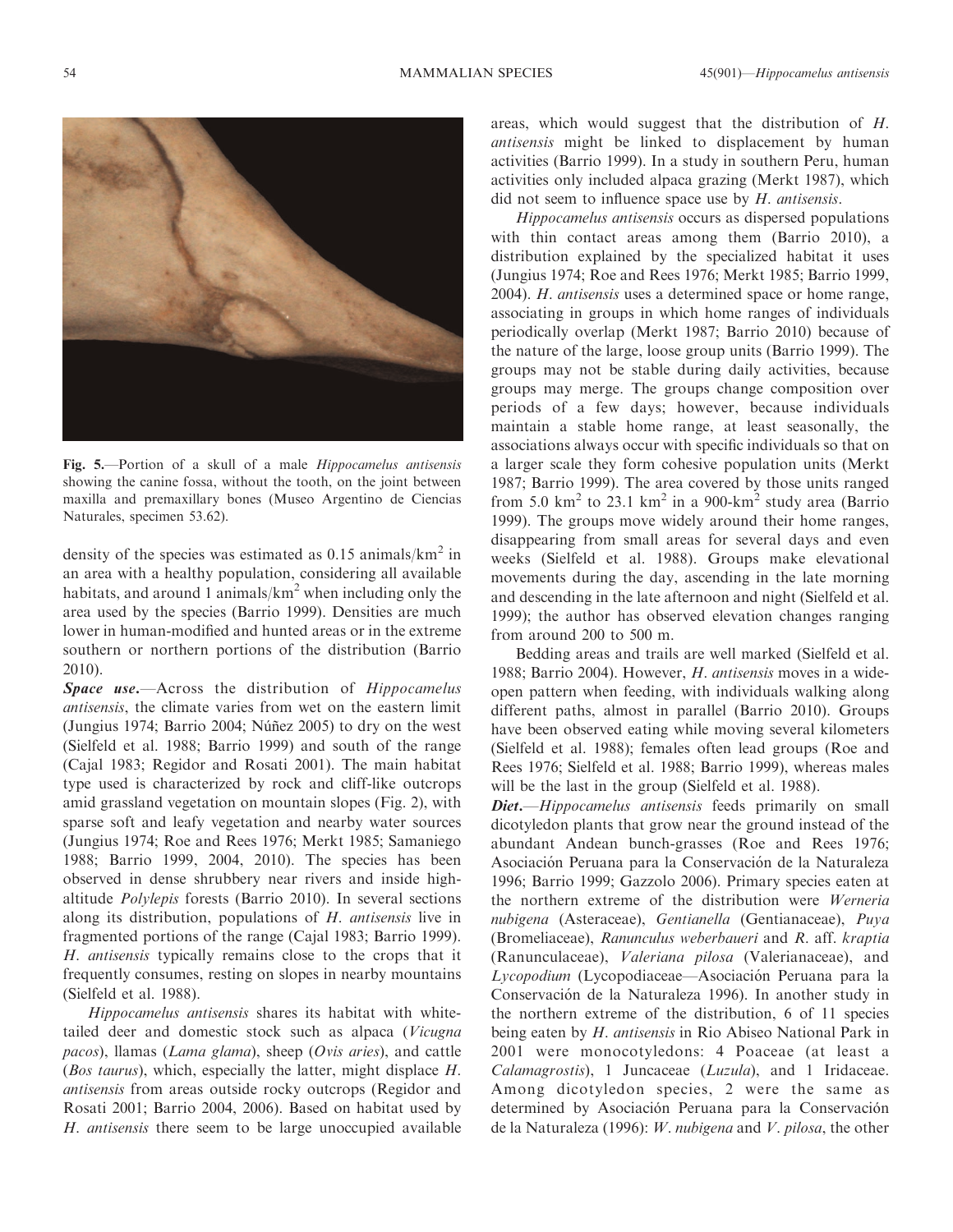ones being Lupinus (Fabaceae), Senecio (Asteraceae), and 1 unidentified. Data from microhistological analysis revealed  $>$ 20 plants are eaten by *H. antisensis* in Huascaran National Park, central Andes of Peru, of which grass species composed about 60% of the diet during the rainy season (Gazzolo 2006). Species that represented  $>4\%$  of the fragments were Poa gymnatha, Bromus villosissimus, Calamagrostis, Trisetum spicatum, and Poa spicigera (Poaceae); Luzula racemosa and Distichia muscoides (Juncaceae); W. nubigena and Senecio comosus (Asteraceae); and *Ephedra americana* (Ephedraceae, a Gymnospermae—Gazzolo 2006). The percentage of grass species consumed was much lower during the dry season  $(<$ 30%—C. Gazzolo, in litt.). In southern Peru, the only wild genus observed as being eaten was Ephedra (Ephedraceae: Gymnospermae—Barrio 1999).

Microhistological analyses identified 26 dicotyledon genera from Parinacota, northern Chile (Sielfeld et al. 1988). H. antisensis was observed feeding on Balbisisa microphylla (Ledocarpaceae); Coreopsis suaveolens, Chersodoma jodopappa, and Ambrosia artemisioides (Asteraceae); Chenopodium petiolare (Chenopodiaceae); and Nasella pubiflora (Gramineae: Poaceae) during April, after the rainy season (Sielfeld et al. 1988). Additionally, remains from Gramineae were identified only in pellets collected during the rainy season (Sielfeld et al. 1988). The species Senna birostris (Caesalpinaceae) and Balbisisa microphylla were identified as the wild species more often consumed by H. antisensis in northern Chile (Sielfeld et al. 1988). Another species widely consumed throughout the study area was alfalfa (Medicago sativa), a cultivated species (Sielfeld et al. 1988). Other cultivated species observed eaten by H. antisensis include sprouts of potato (Solanum tuberosum) and barley (Hordeum vulgare—Barrio 1999).

Interspecific interactions.—Individual Hippocamelus antisensis have been observed by the author at less than 200 m from alpaca herds, with no interactions between species. Moreover, *H. antisensis* seemed to avoid getting closer to the herd, regardless of the absence of herders or dogs nearby. No interactions have been recorded between H. antisensis and white-tailed deer, despite the fact that the white-tailed deer uses similar habitat in the northern onehalf of the distribution of H. antisensis, which may be explained by differential use of elevation to avoid competition (Barrio 2004).

Miscellaneous.—The use of standard census techniques and estimates of population density are not easy given the rugged terrain that *Hippocamelus antisensis* inhabits. However, the open terrain makes possible the estimation of total numbers by direct observation, combined with some survey techniques such as the analysis of tracks and individual facial markings (Merkt 1987; Barrio 1999). All H. antisensis have unique facial patterns that allow for individual identification (Merkt 1985; Barrio 2010), which can be used in either total counts or in a mark–recapture framework. In both techniques, observers have to be close enough for clear observation of individuals and their facial markings.

Breeding in captivity might not be difficult, because 12 births were recorded in the Berlin Zoo, Germany, from 1931 to 1941 (Frädrich 1987), and at least 4 births were recorded from 1995 to 1997 in a captive group, living freely in the gardens of the main hospital at Puno, Peru. The group started with 1 adult female and 1 adult male in 1994 (Barrio 2010).

#### BEHAVIOR

Grouping behavior.—Hippocamelus antisensis lives primarily in mixed groups most of the year (Merkt 1987; Fig. 2). Composition and size of the groups vary widely throughout the year, among groups, and even daily within a group, guided by a fission–fusion system (Merkt 1987; Barrio 2010). Larger groups, more than 30 individuals (Merkt 1987), are not common; however, observations by locals indicated that 30–50 individuals in a single group were frequent 50 years ago in Peru.

Mixed groups are the largest throughout the year, and usually are the most common group type (Merkt 1985). Mixed groups are composed of adult males and females, yearlings, and fawns, with small groups of 3 or 4 individuals usually containing 1 adult male (Merkt 1987; Barrio 1999). Larger groups include several adult males, some of them evidently larger than the others (Barrio 1999, 2010). There are also small all-male and all-female groups (Merkt 1987). Solitary individuals are found throughout the year and are mostly males, except for the fawning season, but are uncommon (Merkt 1987; Barrio 1999). Solitary individuals tend to be more common in areas with higher human influence, where solitary females also are frequently found.

Females segregate themselves when it is time to give birth, when they seek rocky outcrops (Merkt 1987). Parturition results in changes in the size of groups with groups being smaller during fawning months (i.e., January– April—Merkt 1987). From just before fawning through the fawn's 1st months, either male or female groups are most common (Merkt 1987). By the end of the rainy season (April–May) lactating females and their fawns return to mixed groups (Merkt 1987).

When a group flees, it either divides into smaller units or runs in single file (Barrio 2010); the last individual leaving the area seems to be a male (Barrio 2010). On the few occasions when fawns were in a large family group, they ran behind an adult male and in front of another adult male (Barrio 1999, 2010).

Reproductive behavior.—Large mixed-sex groups subdivide into smaller groups within the larger group from June to August, which is the primary breeding season (Merkt 1985;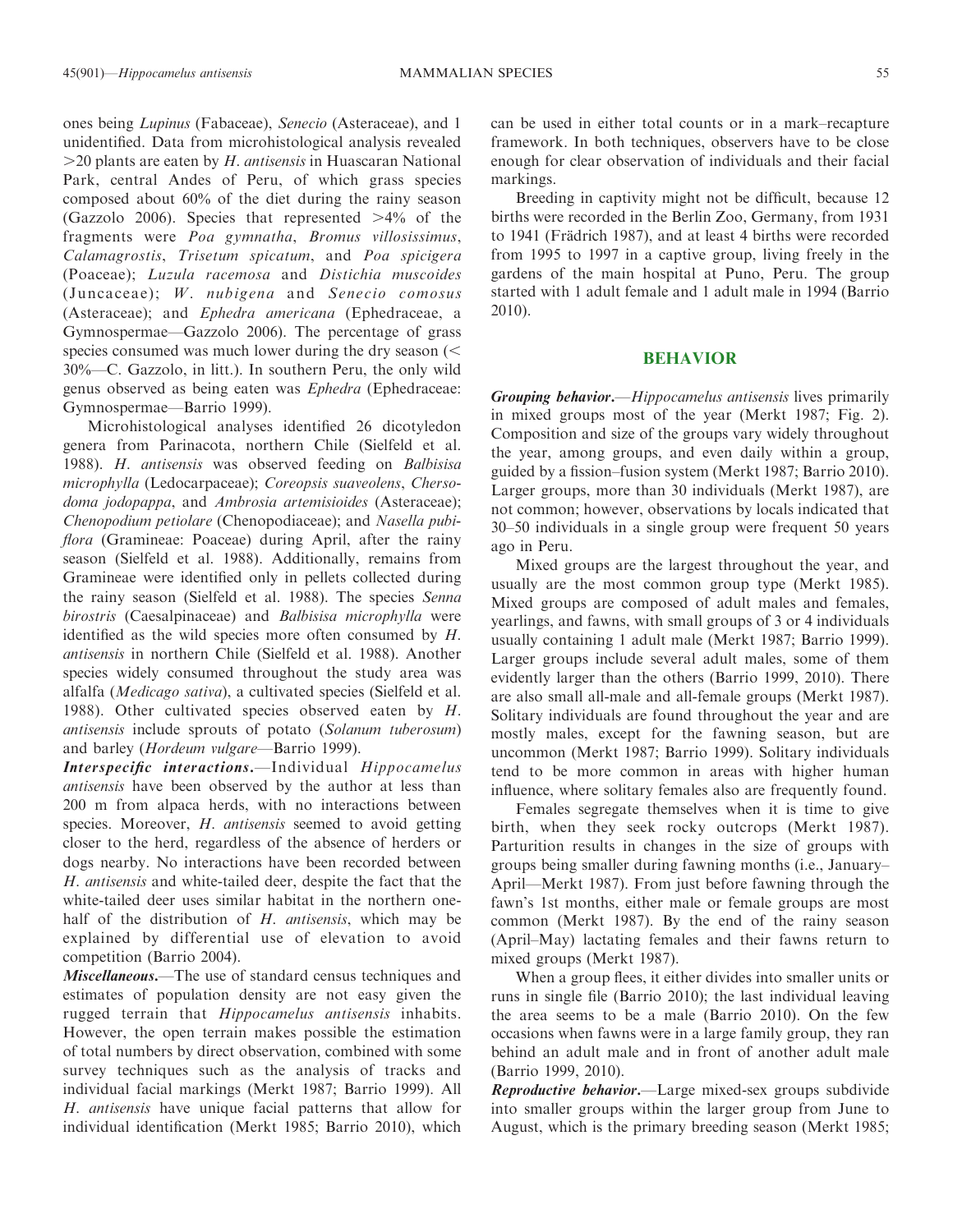Sielfeld et al. 1988). These smaller groups are composed of a male and several females, including juveniles of both sexes (Sielfeld et al. 1988). Males will defend females from other approaching males (Sielfeld et al. 1988). Courtship was observed as rutting activity from May to July (Merkt 1987; Sielfeld et al. 1988) and occurs just prior to copulation (Roe and Rees 1976; Merkt 1987; Sielfeld et al. 1988). Mounting occurred just after courtship, and only lasted a couple of seconds (Roe and Rees 1976). In the only detailed description of a sexual interaction, the male approached a resting female with his head low and penis semierect, nosed and licked the vulva, and heaved her hindquarters many times until the female stood up (Roe and Rees 1976). Subsequently, the female walked and urinated with her back arched and the male used flehmen and the vomeronasal organ to presumably detect chemical stimuli from pheromones in the urine. The male followed the female licking and nosing her vulva and lifting her hindquarters.

Communication.—Nothing has been written on vocal communication among individuals, or general vocalizations. Communication seems to rely on body language, like the previously described reproductive behavior and further detailed in Roe and Rees (1976), and on scent glands. Tarsal glands are used for communication through scent. It is unknown if the glands are only used during reproduction or throughout the year.

Adult males exhibit dominant behavior toward younger males. They show the white area on the underside of the head by lifting the head upward and backward with the chin pointing to the sky while standing (Roe and Rees 1976). Males may additionally nod their head and raise the forelegs 1 at a time, or point their antlers toward the juveniles, while the neck stays in line with the back, even slowly walking stiffly toward the juvenile (Roe and Rees 1976). This behavior might signify a threat for a possible strike with the forefeet while standing on the hind legs (Roe and Rees 1976). Dominant or threatening behavior occurred during the breeding season, and no similar observations have been reported from other times of the year.

## **GENETICS**

A genetic analysis, including 1 Hippocamelus antisensis and 5 H. bisulcus, suggested that Hippocamelus does not form a monophyletic group and represents 2 separate radiations from unrelated lineages with high levels of molecular and cytogenetic divergence (Duarte et al. 2008). Other analyses, but still preliminary and with small sample sizes, are confusing because some corroborate that each of the species is more related to other South American species than to each other (e.g., J. C. Marin, in litt.), although 1 analysis indicates that both species are genetically closer to each other than to other species.

The karyotype of the species is unknown. The diploid number (2n) of the other species of the genus, H. bisulcus, is 70 (Spotorno et al. 1987); however, keep in mind that H. antisensis might belong to a separate genus.

#### **CONSERVATION**

Hippocamelus antisensis was considered as threatened by hunting as early as the late 1960s (Grimwood 1969). The International Union for Conservation of Nature and Natural Resources currently defines H. antisensis in its endangered species list as ''Vulnerable,'' based on International Union for Conservation of Nature and Natural Resources criteria C2a(i) E (Barrio and Ferreyra 2008). In addition, based on its threatened status, the Convention on International Trade in Endangered Species of Wild Fauna and Flora lists H. antisensis in Appendix I (Barrio and Ferreyra 2008), meaning that the international trade of specimens or parts is prohibited except when the purpose of the trade is not commercial.

Hippocamelus antisensis is considered to be ''Vulnerable'' because of small population size and ongoing decline estimated from hunting and inferred from reduction of habitat quality, and following a quantitative analysis on the extinction probability of 1 subpopulation, assumed as an indication of the scenario for the whole population (Barrio and Ferreyra 2008). Additionally, the cumulative population in a large portion of the existing range between Argentina and Bolivia possibly does not exceed 2,000 mature individuals (Barrio and Ferreyra 2008). A population viability analysis on a healthy population in southern Peru indicated a high probability of extinction in 100 years (Barrio 2008); therefore, populations in Bolivia and Argentina likely would face extinction. Threats to extinction include competition with domestic stock, habitat destruction, illegal trophy hunting, and predation by domestic dogs (Barrio 2006; Barrio and Ferreyra 2008).

Peru currently classifies H. antisensis as "Vulnerable" following an assessment based on International Union for Conservation of Nature and Natural Resources criteria (Ministerio de Agricultura, Perú 2004). In Bolivia, H. antisensis is protected by a hunting ban decree (Decreto de Veda General Indefinida) and it is classified as ''Endangered'' in the Bolivian Red Book of threatened vertebrates (Ministerio de Medio Ambiente y Agua, Bolivia 2009). Chile classifies H. antisensis as ''Vulnerable'' (Glade 1993; Galaz 1998) and it is protected by the general Hunting Law (Servicio Agrícola y Ganadero 2001). In Argentina, H. antisensis is currently classified as ''Endangered'' (Fernandez et al. 1997; Diaz and Ojeda 2000) and was declared a Natural Monument in 1996 by the Argentinean Congress (Fernandez et al. 1997).

Hippocamelus antisensis occurs in several protected areas throughout its range (see Barrio 2010 for details). However,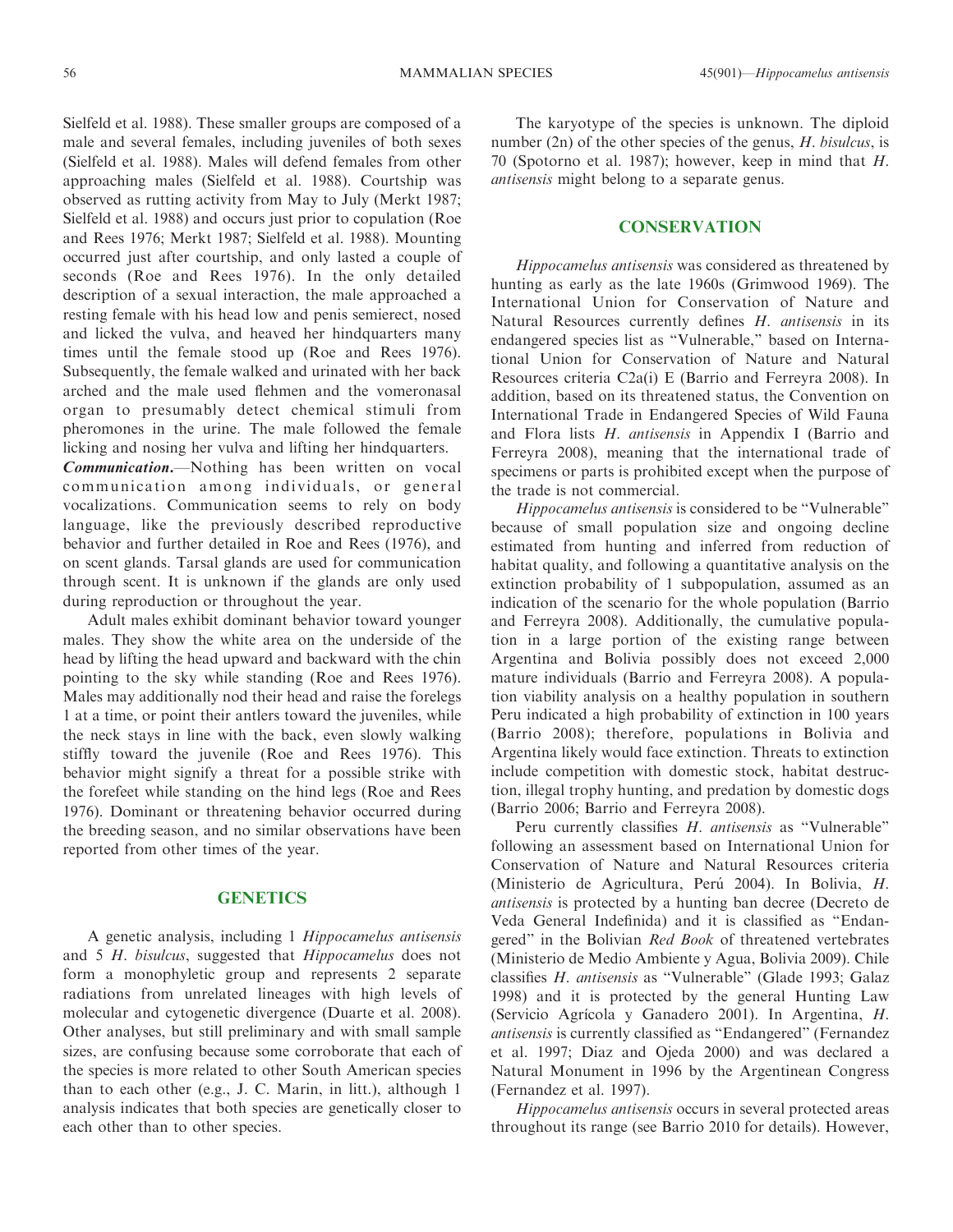the size of most of the protected areas is not large enough to sustain a viable population, or the appropriate habitat is marginal and small, so that few of those areas actually harbor populations of H. antisensis. Most individual H. antisensis range outside protected areas (Barrio 2010). It is urgent that protected areas be established over what is left of the species total range.

Hippocamelus antisensis may be an economically valuable species for Andean communities but requires proper management for its conservation. H. antisensis is hunted for food by some local people; however, this pressure has never been measured. It also is hunted illegally by urban sport hunters and by the army and police. Proper management should consist of avoiding illegal practices for the benefit of both *H. antisensis* and local people. One of the major roles played by trophy hunting is related to improving the local economy while maintaining H. antisensis, its habitat, and other natural areas (Decker 1995; Morrill 1995). Hunting will offer economic incentives to local people as motivation to conserve certain wild species; the economic incentives from hunting have been successful in conserving wildlife and their habitats in many instances (Dickson 1992; Woolf and Roseberry 1998; Freeman and Wenzel 2006).

#### ACKNOWLEDGMENTS

I am grateful to J. Tello for photographing and sending copies of old journals from the American Museum of Natural History; the Library of the Zoological Society of London, which kindly provided copies of old journals; Internet Archive, which was invaluable when looking for rare and old journal articles; D. Flores, from the Museo Argentino de Ciencias Naturales ''Bernardino Rivadavia,'' for allowing me to photograph the female skull shown in the account; C. Gazzolo for unpublished material on feeding ecology and support throughout the writing process; N. Ferreyra for unpublished material on the Argentinean population and distribution; J. C. Marin for unpublished material on genetics; G. Schreiber for the photograph; W. Stanley from FMNH for the measurements of the skulls in FMNH; E. López and H. Zeballos from the Museo de la Universidad Nacional San Agustín, Arequipa, for allowing me to handle and measure the specimens under their supervision; and V. Pacheco from MUSM, for allowing me to handle and measure the specimens under his supervision.

#### LITERATURE CITED

ASOCIACIÓN PERUANA PARA LA CONSERVACIÓN DE LA NATURALEZA. 1996. Evaluación preliminar del estado de la población de tarucas Hippocamelus antisensis en el Parque Nacional del Río Abiseo (PNRA) y de sus requerimientos de conservación. Asociación Peruana para la Conservación de la Naturaleza, Cooperación Técnica Holandesa—Embajada de los Países Bajos, Lima, Perú.

- BARRIO, J. 1999. Población y hábitat de la taruka en la Zona Reservada Aymara-Lupaca, Perú. Pp. 453-460 in Manejo y conservación de fauna silvestre en América Latina (T. Fang, O. Montenegro, and R. Bodmer, eds.). Editorial Instituto de Ecología, La Paz, Bolivia.
- BARRIO, J. 2004. Possible cattle influence on the population of two deer species at the highlands of Rio Abiseo National Park, Peru. Deer Specialist Group News 19:6–9.
- BARRIO, J. 2006. Manejo no intencional de dos especies de cérvidos por exclusión de ganado en la parte alta del Parque Nacional Río Abiseo, Perú. Revista Electrónica Manejo de Fauna Silvestre en Latinoamérica  $1(2):1-10$ .
- BARRIO, J. 2008. Population viability analysis of the taruka, Hippocamelus antisensis (d'Órbigny, 1834) (Cervidae) in southern Peru. Revista Peruana de Biología 14:193–200 [dated December 2007; published January 2008.]
- BARRIO, J. 2010. Taruka Hippocamelus antisensis (d'Orbigny 1834). Pp. 77–88 in Neotropical cervidology: biology and medicine of Neotropical deer (J. M. B. Duarte and S. Gonzalez, eds.). FUNEP and IUCN, Jaboticabal, Brazil.
- BARRIO, J. AND N. FERREYRA. 2008. Hippocamelus antisensis. In: International Union for Conservation of Nature and Natural Resources. 2011 International Union for Conservation of Nature and Natural Resources Red list of threatened species. Version 2011.1. www.iucnredlist.org. Accessed 18 October 2011.
- BROOKE, V. 1878. On the classification of the Cervidae, with a synopsis of existing species. Proceedings of the Zoological Society of London 1878:883–928.
- CABRERA, A. 1961. Catalogo de los Mamíferos de América del Sur. Vol. II (Sirenia—Perissodactyla—Artiodactyla—Lagomorpha—Rodentia—Cetacea). Revista del Museo Argentino de Ciencias Naturales "Bernardino Rivadavia," Ciencias Zoológicas 4:309– 732 [dated 1960; published 1961.]
- CAJAL, J. L. 1983. La situación del taruka en la Provincia de La Rioja, República Argentina. Programa Nacional de Recursos Naturales Renovables, Buenos Aires, Argentina.
- CASTELLANOS, A. 1944. Paleontología estratigráfica de los sedimentos neógenos de la Provincia de Córdoba. Publicaciones del Instituto de Fisiografía y Geología 23:1-46.
- CLUTTON-BROCK, T., AND S. ALBON. 1989. Red deer in the highlands. BSP Professional Books, Oxford, United Kingdom.
- COLTORTI, M., ET AL. 2007. Last Glacial mammals in South America: a new scenario from the Tarija Basin (Bolivia). Naturwissenschaften 94:288–299.
- DABBENE, R. 1911. Sobre la existencia del huemul de Bolivia y Perú, Odocoileus (Hippocamelus) Antisensis (Orb.) y del avestruz petiso, Rhea Darwini Gould en el N. W. de la República Argentina. Anales del Museo Nacional de Historia Natural de Buenos Aires, 3<sup>a</sup> Serie 14:293–307.
- DECKER, E. 1995. The role of trophy hunting in sustainable development. Pp. 217–218 in Integrating people and wildlife for a sustainable future (J. A. Bissonette and P. R. Krausman, eds.). The Wildlife Society, Bethesda, Maryland.
- DE PAULA COUTO, C. 1953. Paleontologia Brasileira (Mamíferos). Instituto Nacional do Livro, Rio de Janeiro, Brasil.
- DE PAULA COUTO, C. 1979. Tratado de paleomastozoologia. Academia Brasileira de Ciências, Rio de Janeiro, Brasil.
- DIAZ, G., AND R. OJEDA (eds.). 2000. Libro rojo de los mamíferos Amenazados de la Argentina. Sociedad Argentina para el Estudio de los Mamíferos, Sociedad Argentina para el Estudio de los Mamiferos, Buenos Aires, Argentina.
- DICKSON, J. G. (ed.) 1992. The wild turkey. Biology and management. Stackpole Books, Harrisburg, Pennsylvania.
- D'ORBIGNY, A. D., AND P. GERVAIS. 1847. Mammifères. Pp. 1-32 in Voyage dans l'Amérique Méridionale exécuté pendant les années 1826, 1827, 1828, 1829, 1830, 1831, 1832, et 1833, vol. 4, part 2 (A. D. d'Orbigny, ed.). Libraire de la Société Géologique de France. Pitois-Levrault et Cie, Paris, France.
- DUARTE, J. M. B., S. GONZALEZ, AND J. E. MALDONADO. 2008. The surprising evolutionary history of South American deer. Molecular Phylogenetics and Evolution 49:17–22.
- ELLIOT, D. G. 1907. Catalogue of the collection of mammals in the Field Columbian Museum. Field Museum Zoology Publications 8:1–694.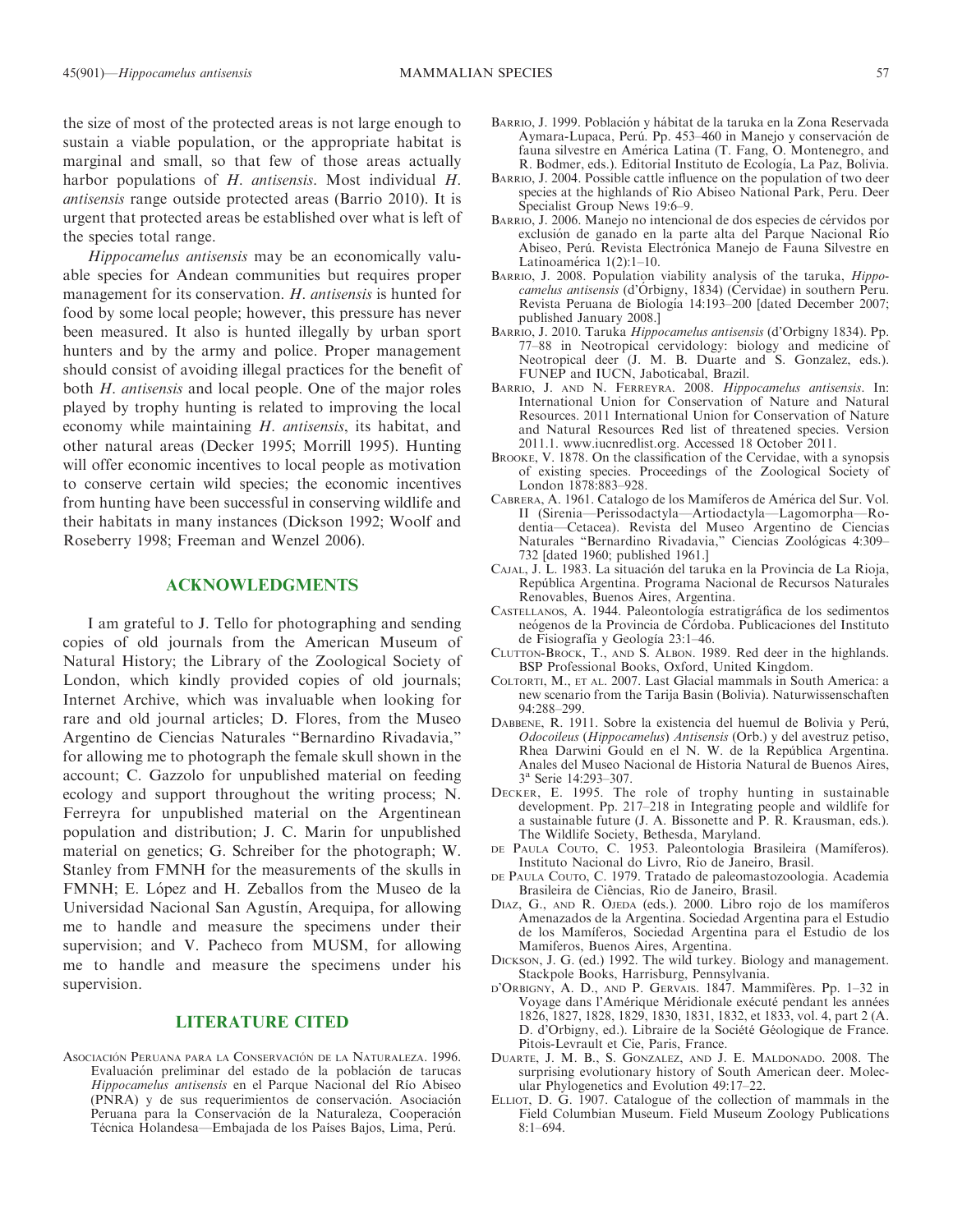- FERNANDEZ, J., R. A. OJEDA, R. M. FRAGA, G. DIAZ, AND R. J. BAIGUN. 1997. Libro rojo: mamíferos y aves amenazados de la Argentina. Fundacion para la Conservacion de las Especies y Medio Ambiente, Buenos Aires, Argentina.
- FITZINGER, L. J. 1843. Systema Reptilium. Fasciculus primus, Amblyglossae. Vindobonae apud Braumüller et Seidel Bibliopolas, Wien, Austria.
- FITZINGER, L. J. 1874. Die Gattungen der Familie der Hirsche (Cervi) nach ihrer natürlichen Verwandtschaft. Sitzungsberichte Akademie der Wissenschaften in Wien, Mathematisch-Naturwissenschaften, 68, 1st part:332–362.
- FRADRICH, H. 1987. The husbandry of tropical and temperate cervids in the West Berlin Zoo. Pp. 422–428 in Biology and management of the Cervidae (C. M. Wemmer, ed.). Smithsonian Institution Press, Washington, D.C.
- FRAILEY, D., K. E. CAMPBELL, AND R. G. WOLFF. 1980. Additions to the knowledge of Hippocamelus, Ctenomys and Myocastor from the middle Pleistocene of the Tarija Basin, Bolivia. Occasional Papers, Museum of Natural History, University of Kansas 85:1–14.
- FREEMAN, M. M. R., AND G. W. WENZEL. 2006. The nature and significance of polar bear conservation hunting in the Canadian Arctic. Arctic 59:21–30.
- GALAZ, J. 1998. Conservación de la taruca (Hippocamelus antisensis d'Orbigny, 1834) en la Región de Tarapacá, Chile. Pp. 27–36 in La conservacio´n de la fauna nativa de Chile: logros y perspectivas (V. Valverde, ed.). Corporación Nacional Forestal, Ministerio de Agricultura, Santiago, Chile.
- GAY, C., AND P. GERVAIS. 1846. Remarques sur le Capra pudu et l'Equus bisulcus de Molina. Annales des Sciences Naturelles, Troisiéme Série 5:87–94.
- GAZZOLO, C. 2006. Botanical composition of taruka (Hippocamelus antisensis) diet during rainy season in Huascaran National Park, Peru. P. 216 in Advances in deer biology: deer in a changing world. Proceedings of the 6th International Deer Biology Congress (L. Bartoš, A. Dušek, R. Kotrba, and J. Bartošova-Víchová, eds.). Research Institute of Animal Production, Prague, Czech Republic.
- GEIST, V. 1998. Deer of the world: their evolution, behavior, and ecology. Stackpole Books, Mechanicsburg, Pennsylvania.
- GEOFFROY SAINT-HILAIRE, I., AND H. M. DE BLAINVILLE. 1834. Rapport sur les résultats scientifiques du voyage de M. Alcide d'Orbigny dans l'Amérique du Sud pendant les années 1826, 1827, 1828, 1829, 1830, 1831, 1832 et 1833. Partie Zoologique. Nouvelles Annales du Muséum d'Histoire Naturelle, ou Recueil de Mémoires, Paris 3:84–115.
- GLADE, A. (ed.). 1993. Libro rojo de los vertebrados terrestres chilenos. Corporación Nacional Forestal, Santiago, Chile.
- GRAY, J. E. 1821. On the natural arrangement of vertebrose animals. London Medical Repository, Monthly Journal, and Review 15:296–310.
- GRAY, J. E. 1849. On a very large roe-deer (C. leucotis) in the collection of the Earl of Derby. Proceedings of the Zoological Society of London 1849:64–65.
- GRAY, J. E. 1850. Gleanings from the menagerie and aviary at Knowsley Hall. Hoofed quadrupeds. Richard & John E. Taylor, Knowsley, United Kingdom.
- GRAY, J. E. 1869a. A new deer from Chili. Scientific Opinion 1869:384– 385.
- GRAY, J. E. 1869b. On the guemul, or roebuck of southern Peru. Proceedings of the Zoological Society of London 1869:496–499.
- GRAY, J. E. 1872a. Catalogue of ruminant Mammalia (Pecora, Linnaeus) in the British Museum. Department of Zoology, British Museum, London, United Kingdom.
- GRAY, J. E. 1872b. On the guémul (Huamela leucotis). The Annals and Magazine of Natural History, Series 4, 10:445–446.
- GRAY, J. E. 1873a. Further remarks on the guémul of Patagonia (Huamela leucotis). The Annals and Magazine of Natural History, Series 4, 11:214–220.
- GRAY, J. E. 1873b. On the deer of the west coast of South America, with the description of a new species from Peru (Cervus whitelyi). The Annals and Magazine of Natural History, Series 4, 12:161– 164.
- GRAY, J. E. 1874. On Xenelaphus, Furcifer, and Coassus peruvianus of the Peruvian Alps. The Annals and Magazine of Natural History, Series 4, 13:331–332.
- GRIMWOOD, I. 1969. Notes on the distribution and status of some Peruvian mammals. American Committee for International Wildlife Protection and New York Zoological Society, Bronx, New York. Special Publications 21:i-iii, 1-87.
- GRUBB, P. 2005. Order Artiodactyla. Pp. 637–722 in Mammal species of the world: a taxonomic and geographic reference (D. E. Wilson and D. M. Reeder, eds.). 3rd ed. Johns Hopkins University Press, Baltimore, Maryland.
- HAMILTON-SMITH, C. 1827. Synopsis of the species of the class Mammalia, as arranged with reference to their organization. Order VII.–Ruminantia. Pecora, Lin. Pp. 296–376 in The animal kingdom, arranged in conformity with its organization, by the Baron Cuvier, with additional descriptions of all the species hitherto named, and of many not before noticed (E. Griffith, C. Hamilton-Smith, and E. Pidgeon, eds.). Vol V. G. B. Whittaker, London, United Kingdom.
- HOFFSTETTER, R. 1986. High Andean mammalian faunas during the Plio-Pleistocene. Pp. 218–245 in High altitude tropical biogeography (F. Vuilleumier and M. Monasterio, eds.). Oxford University Press, Oxford, United Kingdom.
- ILLIGER, J. K. W. 1811. Prodromus systematis mammalium et avium. Additis terminis zoographicis utriusque classis, eorumque versione germanica. Sumptibus C. Salfeld, Berolini, Germany.
- INTERNATIONAL COMMISSION ON ZOOLOGICAL NOMENCLATURE. 1999. International code of zoological nomenclature. 4th ed. The International Trust for Zoological Nomenclature, London, United Kingdom.
- JUNGIUS, H. 1974. Beobachtungen am Wießwedelhirsch und an anderen Cerviden in Bolivien. Zeitschrift für Säugetierkunde 39:373–383.
- KRUUK, L. E. B., T. H. CLUTTON-BROCK, K. E. ROSE, AND F. E. GUINNESS. 1999. Early determinants of lifetime reproductive success differ between the sexes in red deer. Proceedings of the Royal Society of London, B. Biological Sciences 266:1655–1661.
- LESSON, R. P. 1842. Nouveau tableau du règne animal. A. Bertrand Publisher, Paris, France.
- LEUCKART, F. S. 1816. Dissertatiuncula inauguralis de Equo bisulco Molinæ. Facultatis Medicae Gottingensis consensu pro obtinendis doctoris medicinae honoribus scripsit. Georg-August-Universität Göttingen, Göttingen, Germany.
- LINNAEUS, C. 1758. Systema naturae per regna tria naturae, secundum classes, ordines, genera, species, cum characteribus, differentiis, synonymis, locis. Editio decima, reformata. Laurentii Salvii, Holmize, Sweden 1:1–824.
- LYDEKKER, R. 1898. The deer of all lands. A history of the family Cervidae living and extinct. Rowland Ward, London, United Kingdom.
- LYDEKKER, R. 1915. Catalogue of the ungulate mammals in the British Museum. Vol. IV. Artiodactyla, families Cervidae (deer), Tragulidae (chevrotains), Camelidae (camels and llamas), Suidae (pigs and peccaries), and Hippopotamidae (hippopotamuses). British Museum, London, United Kingdom 4:1–438.
- MAGALHA˜ES, R. M., M. G. SILVA MELLO, AND L. PAGLARELLI. 1992. Os cérvidas pleistocênicos da Região Nordeste Brasileira. Anais da Academia Brasileira de Ciências 64:149-154.
- MCELLIGOTT, A. G., ET AL. 2001. Sexual size dimorphism in fallow deer (Dama dama): do larger, heavier males gain greater mating success? Behavioral Ecology and Sociobiology 49:266–272.
- MERKT, J. 1985. Social structure of Andean deer (Hippocamelus antisensis) in southern Peru. M.S. thesis, University of British Columbia, Vancouver, British Columbia, Canada.
- MERKT, J. 1987. Reproductive seasonality and grouping patterns of the north Andean deer or taruca (Hippocamelus antisensis) in southern Peru. Pp. 388–401 in Biology and management of the Cervidae (C. M. Wemmer, ed.). Smithsonian Institution Press, Washington, D.C.
- MINISTERIO DE AGRICULTURA, PERÚ. 2004. Decreto Supremo Nº 034-2004-AG. Categorización de especies amenazadas de fauna silvestre y prohibición de su caza, captura, tenencia, transporte o exportación con fines comerciales. 22 de septiembre de 2004. Ministerio de Agricultura, Lima, Perú.